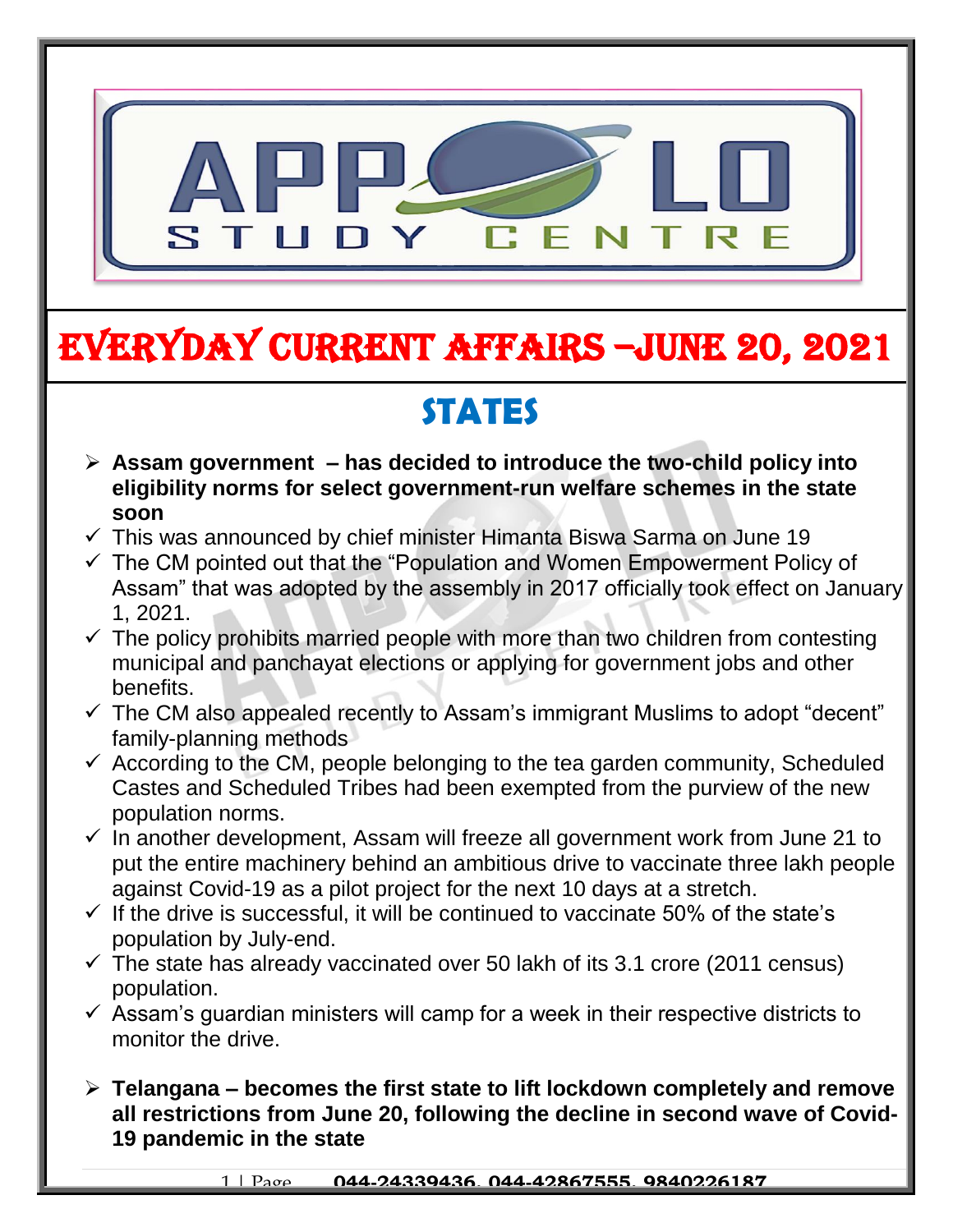- $\checkmark$  The state has also decided to open all educational institutions from July 1 and conduct offline classes.
- $\checkmark$  These decisions were taken by the state cabinet, chaired by chief minister K Chandrasekhar Rao, on June 19
- $\checkmark$  The estimated loss of revenue in the past two months due to the lockdown in the state was ₹4,000 crore.
- $\checkmark$  In 2021, the TRS government had first imposed night curfew from 9pm to 5am on April 20.
- $\checkmark$  Later, a complete lockdown with a few hours of relaxation was imposed from May 12, which had been extended by the government subsequently till now.

### **NATIONAL**

- **The Union Cabinet - has recently approved the Inland Vessels Bill, 2021, that seeks to replace Inland Vessels Act, 1917.**
- $\checkmark$  The bill aims to streamline the safety, security and registration of inland vessels running on inland waterways across the country
- $\checkmark$  A total of 4,000 km inland waterways have been operationalized in the country, as per the Union Minister for Ports, Shipping and Waterways, Mansukh Mandaviya.
- $\checkmark$  The bill provides a unified law for the entire country, instead of separate rules and regulations for every state
- $\checkmark$  Accordingly, the certificate of registration granted under the proposed law will be deemed to be valid in all States and Union Territories, and there will be no need to seek separate permissions from the States
- $\checkmark$  The bill aims to create a central data base for recording the details of vessel, vessel registration and crew on an electronic portal.
- $\checkmark$  Further, all mechanically propelled vessels have to be mandatorily registered under the new provisions.
- $\checkmark$  All non-mechanically propelled vessels will also have to be enrolled at district, taluk or panchayat or village level.
- $\checkmark$  The bill will now be sent to the Parliament for approval
- $\checkmark$  India has about 14,500 km of navigable waterways comprising of rivers, canals, backwaters and creeks.
- $\checkmark$  Under National Waterways Act 2016, 111 waterways have been declared as National Waterways.
- **The Union Cabinet, chaired by the Prime Minister – has recently approved 'Deep Ocean Mission' project**
- $\checkmark$  The Mission was proposed by Ministry of Earth Sciences
- $\checkmark$  It seeks to explore deep ocean for resources and develop deep sea technologies for sustainable use of ocean resources.
- $\checkmark$  The estimated cost of the mission will be Rs. 4,077 crore for a period of five years
- $\checkmark$  The mission is to be implemented in a phase-wise manner.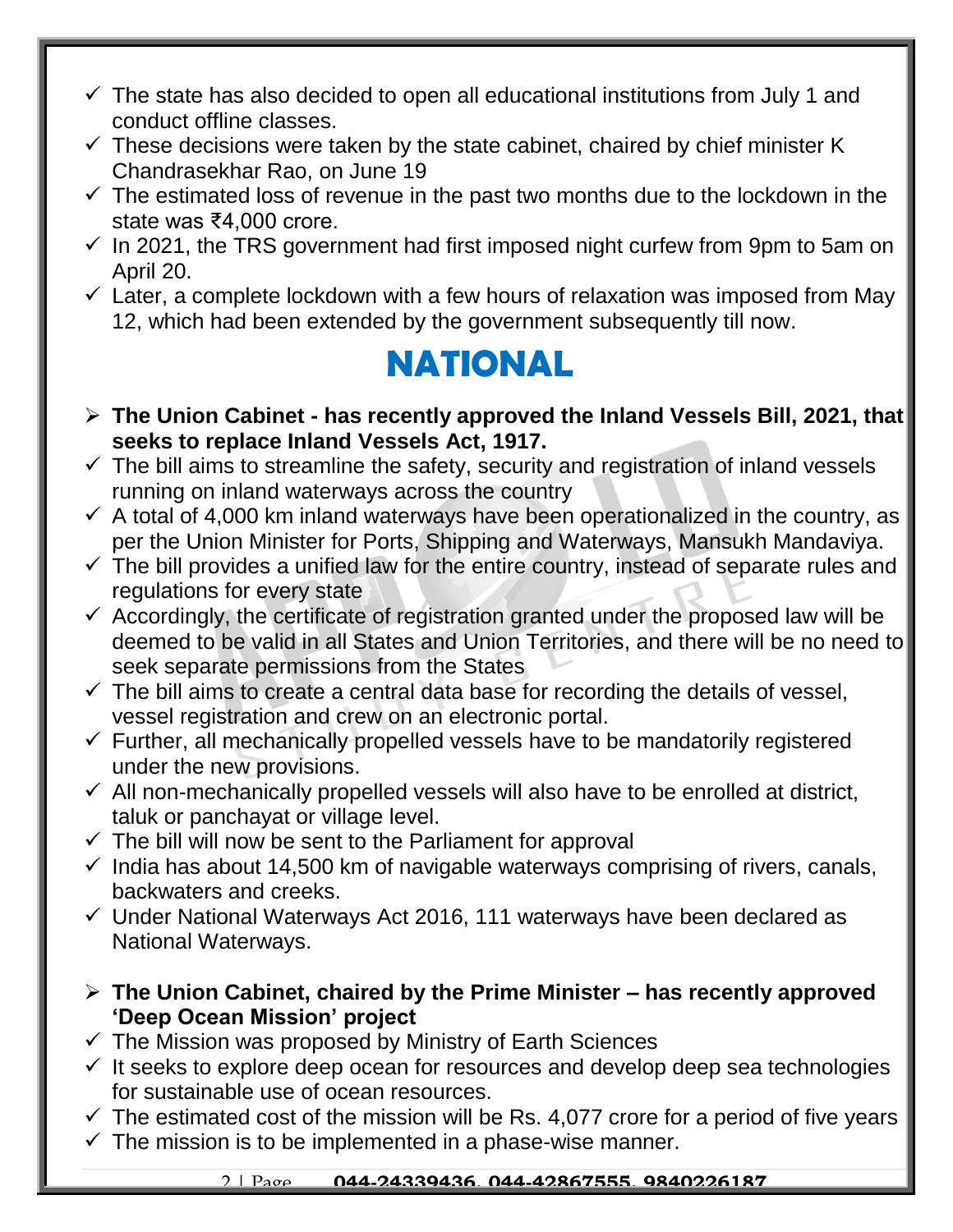|                                                                     | <b>Setting Sail</b>                        |                                                           |
|---------------------------------------------------------------------|--------------------------------------------|-----------------------------------------------------------|
| <b>Inland</b><br><b>Vessels Bill</b><br>gets a go<br>ahead          | To be<br>presented<br>in the<br>Parliament | <b>Bill to</b><br>regulate<br>vessels plying<br>on rivers |
| <b>DIVING DEEP</b><br>₹4,077 cr<br>for Deep Ocean<br><b>Mission</b> |                                            |                                                           |
| To be implemented<br>over 5 years                                   |                                            | <b>Part of Blue</b><br>Economy initiative                 |

- $\checkmark$  The estimated cost for the first phase of the next 3 years (2021-2024) would be Rs.2823.4 crore.
- $\checkmark$  The deep ocean mission will be a mission mode project to support the Blue Economy Initiatives of the government
- $\checkmark$  The mission consists of various components which includes development of technologies for deep sea mining, and manned submersible, development of ocean climate change advisory services, technological innovations for exploration and conservation of deep-sea biodiversity, deep ocean survey and exploration and energy and freshwater from the ocean.
- $\checkmark$  As part of the mission, an advanced marine station for ocean biology and an offshore ocean station to explore thermal energy will also be set up.
- $\checkmark$  India will be the sixth country to have the deep sea technologies after US, Russia, France, Japan and China.
- $\checkmark$  The United Nations (UN) has declared the decade, 2021-2030 as the 'Decade of Ocean Science for Sustainable Development'
- $\checkmark$  The Government of India's 'Vision of New India by 2030' released in February 2019 highlighted the 'Blue Economy' as one of the ten core dimensions of growth.
- **The Centre – has decided to dissolve the Ordnance Factory Board (OFB) and replace it with 7 Defence Public Sector Undertakings (PSUs)**
- $\checkmark$  These new PSUs will oversee 41 ordnance factories across the country and will be operationalised by the end of the year
- $\checkmark$  The Union Cabinet has approved the creation of the new entities, which will be 100% owned by the government.
- $\checkmark$  The decision is aimed at providing autonomy to the OFBs as well as to help improve their accountability and efficiency
- $\checkmark$  The restructuring is aimed at transforming the ordnance factories into productive and profitable assets, deepen their specialisation in product range, enhance competitiveness and improve quality and cost-efficiency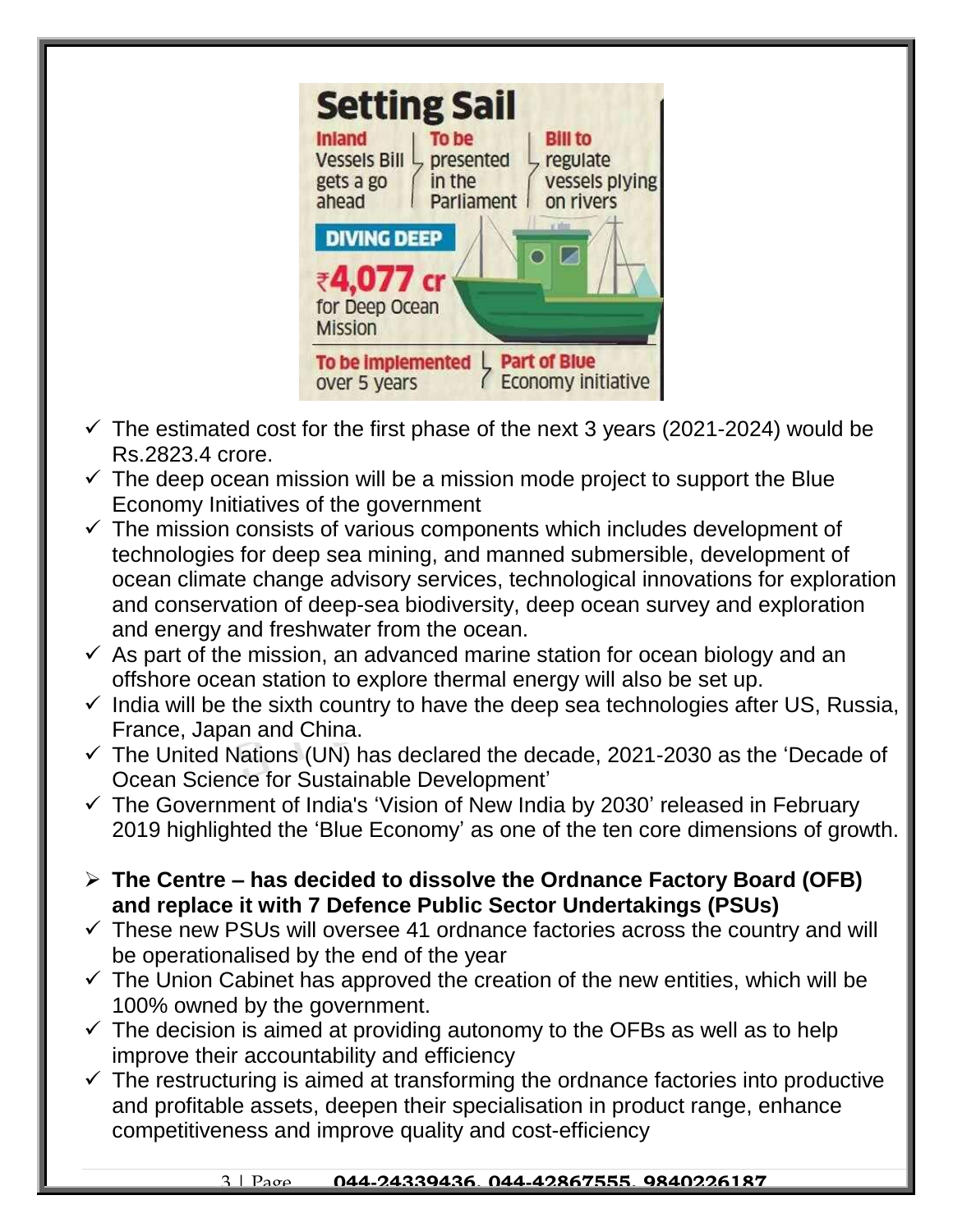- $\checkmark$  The seven entities will be responsible for different verticals of the products being produced by the ordnance factories
- $\checkmark$  The Ammunition and Explosives group will be responsible for the production of ammunition while a Vehicles group will involve in the production of defence mobility and combat vehicles.
- $\checkmark$  There will be separate Weapons and Equipment group, Troop Comfort Items group, Ancillary group, an Opto-Electronics group and a Parachute group
- $\checkmark$  The decision to corporatise the OFB was taken by the Cabinet Committee on Security in July 2020
- $\checkmark$  In September, the government formed an Empowered Group of Ministers headed by Singh to oversee the process
- $\checkmark$  OFB is a Government agency working under Department of Defence Production (DDP) of Ministry of Defence (MoD).
- $\checkmark$  It is involved in research, development, testing, production, marketing and logistics of the product range across air, land and sea systems.
- $\checkmark$  It consists of 41 ordnance factories, 9 training institutes, 3 regional marketing centres and 4 regional controllerates of safety.
- **India - was recently elected to the United Nations Economic and Social Council (ECOSOC) for the period 2022-2024 under Asia-Pacific States category.**
- $\checkmark$  Under this category, other elected countries include Oman, Afghanistan and Kazakhstan.
- $\checkmark$  The other countries elected includes Cote d'Ivoire, Eswatini, Mauritius, Tunisia, and United Republic of Tanzania (Africa), Croatia and Czech Republic (Eastern Europe), Belize, Peru and Chile (Latin American and Caribbean states).
- $\checkmark$  Further, New Zealand & Denmark were elected for January to December 2022 term while Israel was elected for January 1, 2022 to December 31, 2023.
- $\checkmark$  ECOSOC is a 54-member block, established in 1954, by a United Nations charter.

#### **INDIA AND NEIGHBOURS**

 **India - has extended a \$100 million Line of Credit to Sri Lanka for funding the solar energy projects in the island nation**

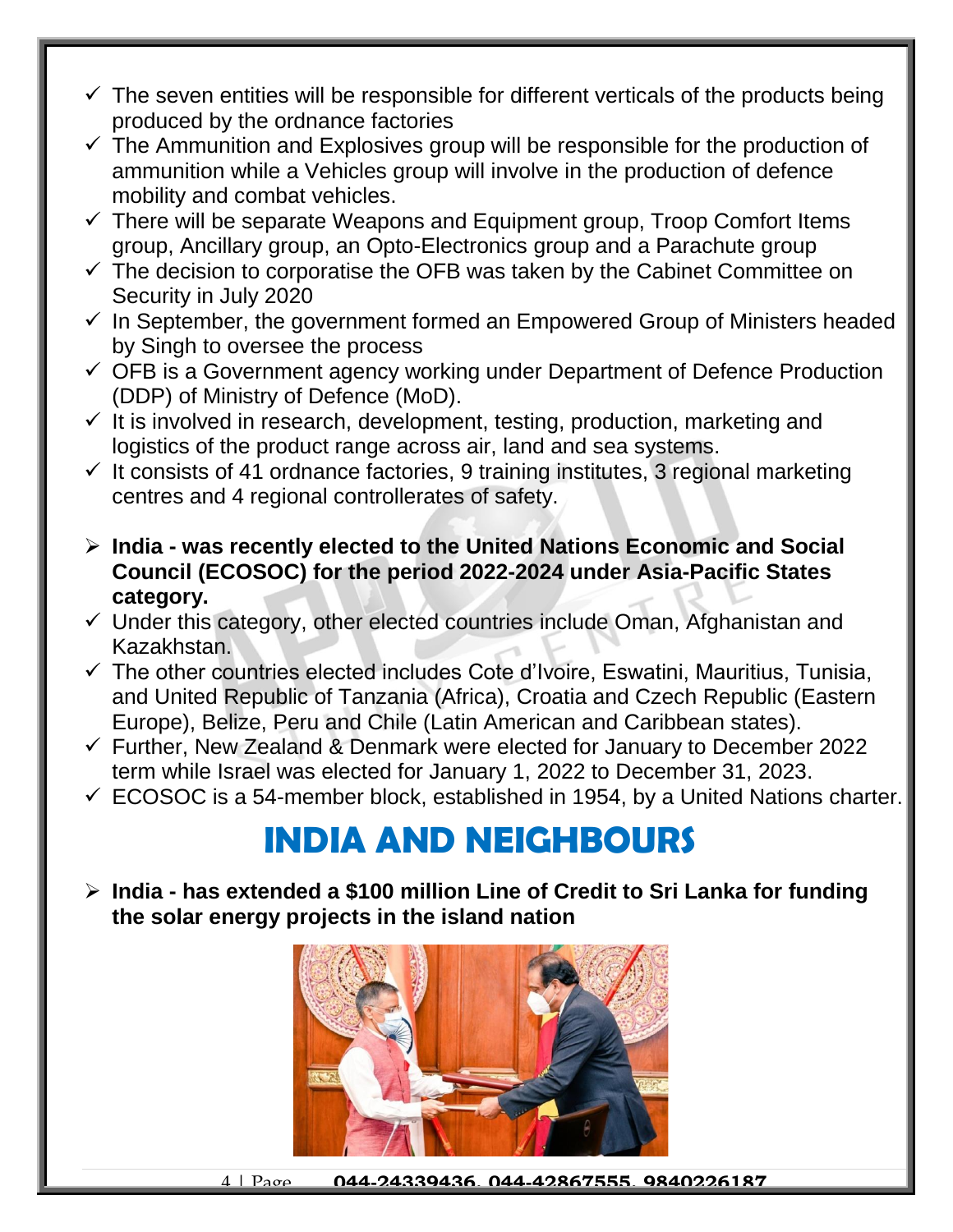- $\checkmark$  The funding will be provided by Export-Import Bank of India [Exim Bank], on behalf of Government of India
- $\checkmark$  In this regard, an agreement signed between the Sri Lankan government and the Exim Bank was exchanged in the presence of Sri Lankan President Gotabaya Rajapaksa recently
- $\checkmark$  The grant will help finance the solar projects in Sri Lanka, including those announced during the Founding Conference of the International Solar Alliance (ISA) held in March 2018
- $\checkmark$  The agreement will ensure that 70% of Sri Lanka's national power requirements are fulfilled by renewable energy sources by 2030
- $\checkmark$  The Sri Lankan government is planning to install rooftop solar photo-voltaic systems for households and government buildings with India's funding.
- $\checkmark$  A total of 89 countries, including Sri Lanka, have signed the Framework Agreement of the ISA
- $\checkmark$  The ISA was jointly launched by Prime Minister Narendra Modi and former French president Francois Hollande
- $\checkmark$  Over the past 7 years, solar power generation in India has increased significantly to reach 34.6 GW in 2021 from about 2.6GW in March 2014
- $\checkmark$  The National Solar Mission of India aims to increase it further to 100 GW and beyond.
- **India – abstained from a vote on a UNGA resolution seeking to delegitimise the Myanmar military junta and to prevent flow of arms into the country.**
- $\checkmark$  The resolution was adopted with 119 votes in favour
- $\checkmark$  According to government, India abstained as the voting was introduced hastily and without enough consultations with Myanmar's neighbours and regional countries
- $\checkmark$  The UN General Assembly resolution is seen as the strongest condemnation of Myanmar's military commanders since the coup didn't reflect its views
- $\checkmark$  It was aimed at assisting the joint efforts towards strengthening the democratic process in Myanmar
- $\checkmark$  India's neighbours like Nepal, Bangladesh and Bhutan were also among the 36 countries to abstain.
- $\checkmark$  China and Russia too abstained from the voting on the resolution
- $\checkmark$  India has been calling for greater engagement with the objective of peacefully resolving all issues through the ongoing initiative under the aegis of ASEAN (Association of Southeast Asian Nations).
- **India and Bhutan - have signed an MoU recently to develop cooperation in the areas of environment**
- $\checkmark$  The MoU was signed virtually by Minister of Environment, Forest and Climate Change, Prakash Javadekar

#### 5 | Page **044-24339436, 044-42867555, 9840226187**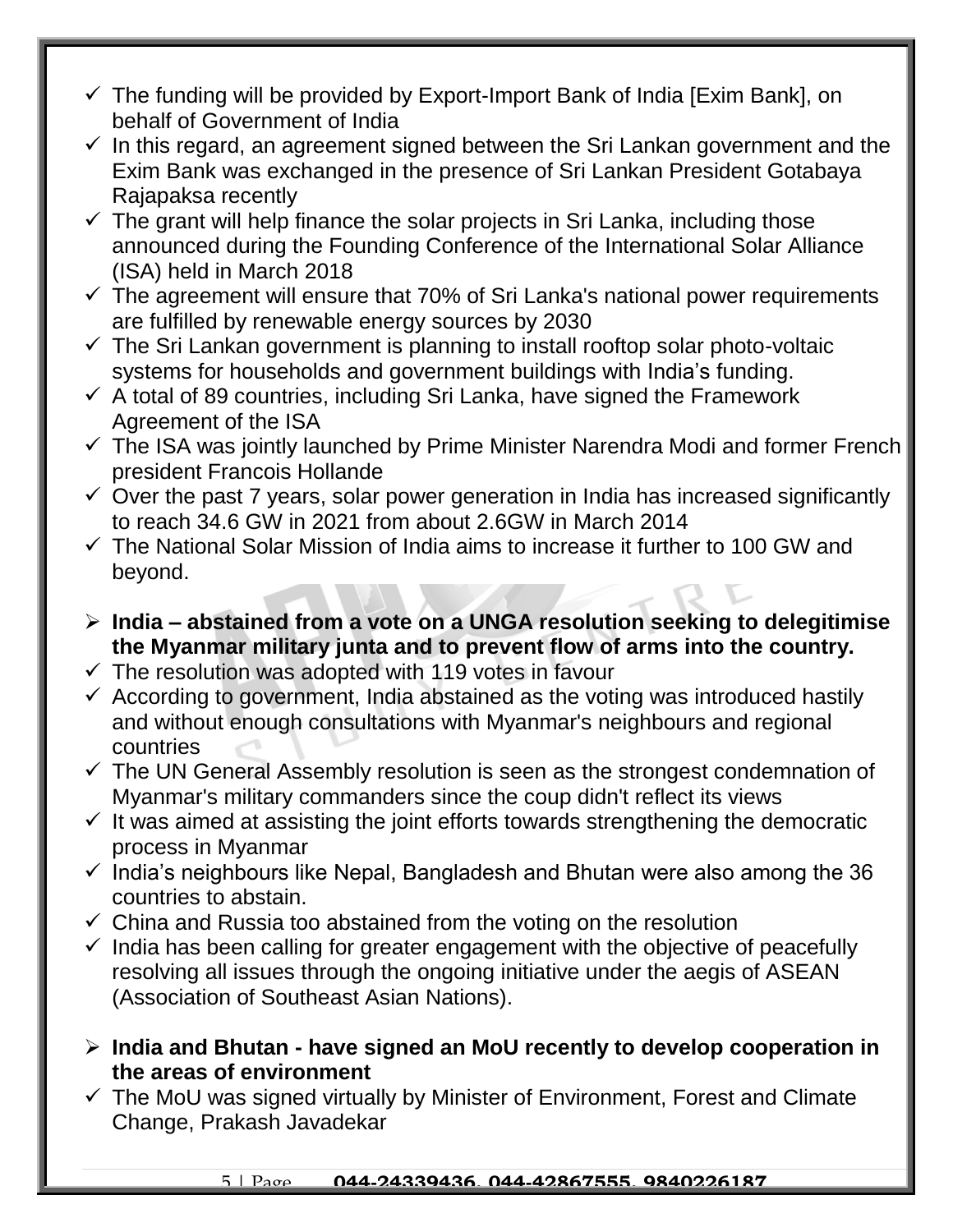- $\checkmark$  The MoU will be applicable for bilateral co-operation in the areas of prevention of Air Pollution, Waste Management, Chemical Management, Climate Change, etc
- $\checkmark$  It also provides the possibility of doing joint projects in areas of mutual interest.
- $\checkmark$  The agreement aims to strengthen technological, scientific and management capabilities of both the countries in the field of environment

#### **CONFERENCES & SUMMITS**

- **Tajikistan – to host a meeting of the SCO National Security Advisors in Dushanbe on June 22-23, 2021**
- $\checkmark$  During the meeting, India's National Security Advisor Ajit Doval and his Pakistan counterpart Moeed Yusuf are expected to meet each other.
- $\checkmark$  Yusuf was recently elevated to the rank of NSA by Pakistan.
- $\checkmark$  Foreign minister S Jaishankar was in Dushanbe earlier this year with his counterpart Shah Mahmood Qureshi for a 'Heart of Asia' meeting but there was no bilateral meeting between them.
- $\checkmark$  The NSA meeting of the SCO member-states is held every year
- $\checkmark$  To allow their respective missions to function smoothly, India and Pakistan had this week also approved all pending visas for diplomats and other staff members after two years of hesitancy over the issue.
- $\checkmark$  Tajikistan will host the NSA meeting as the current chair of SCO.
- $\checkmark$  Last year, Doval had walked out of the virtual meeting of SCO NSAs after Yusuf displayed a fictitious map of J&K in the background.
- $\checkmark$  India has repeatedly accused Pakistan of violating the SCO Charter by raising bilateral issues.

#### **DEFENCE**

 **Indian Navy and European Union Naval Force (EUNAVFOR) – held the first ever joint exercise in Gulf of Aden**

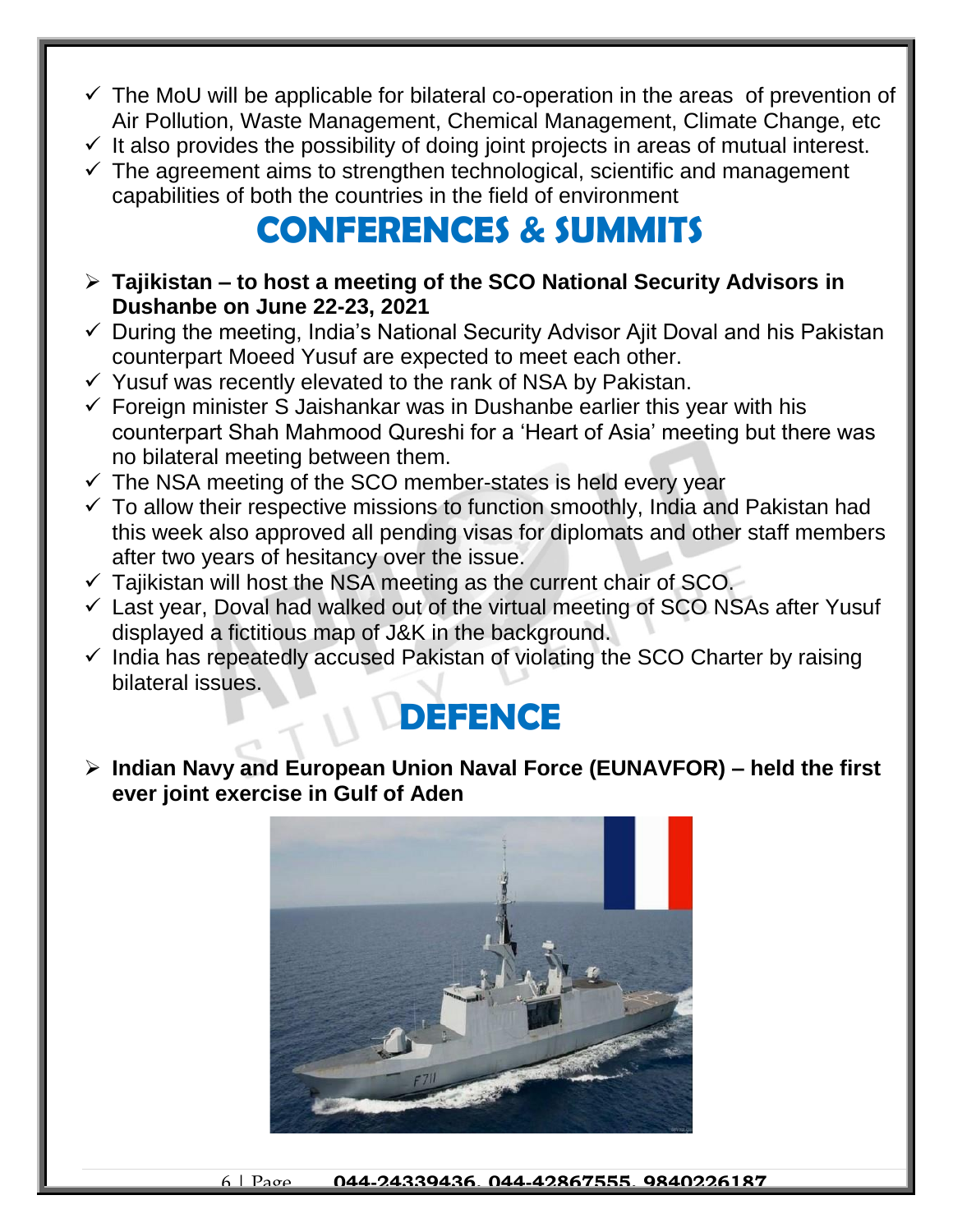- $\checkmark$  A total of five warships from four national navies were participating in the two-day exercise, that was held on June 18-19, 2021
- $\checkmark$  Concurrently, a virtual "Information sharing Exercise" was conducted between the Indian Navy's Information Fusion Centre for Indian Ocean Region and Maritime Security Centre-Horn of Africa on June 18
- $\checkmark$  Stealth frigate INS Trikand, already deployed for anti-piracy operations in the region, is participating in the exercise.
- $\checkmark$  Other warships include Italy's ITS Carabinere, the Spanish Navy's ESPS Navarra, and FS Tonnerre and FS Surcouf of France.
- $\checkmark$  The joint exercise will conduct high tempo-naval operations at sea, including advanced air defence and anti-submarine exercises, cross deck helicopter operations, tactical manoeuvres, boarding operations, underway replenishment, Search & Rescue, Man Overboard drills, and other maritime security operations
- $\checkmark$  The other countries participating in the exercise are Italy, Spain and France.
- $\checkmark$  The EUNAVFOR and the Indian Navy are already involved on multiple issues, including counter-piracy operations and protection of vessels deployed under the charter of World Food Programme
- $\checkmark$  According to the Indian Navy, the two sides also have regular interaction through SHADE (Shared Awareness and De-confliction) meetings held annually in Bahrain

## **RANKINGS**

- **The 15th edition of Global Peace Index (GPI) - was released recently by Institute for Economics and Peace (IEP), Sydney**
- $\checkmark$  The annual report ranks independent states and territories according to their level of peacefulness and is the world's leading measure of global peacefulness.
- $\checkmark$  As per the report, the average level of global peacefulness deteriorated by 0.07% this year, which was the ninth deterioration in peacefulness in the last thirteen years.
- $\checkmark$  In 2020, the world witnessed almost 15,000 violent protests and riots, causing an economic loss of \$15 trillion or 11.6% of the world's gross domestic product (GDP).
- $\checkmark$  Among those, more than 5,000 were pandemic-related and were recorded between January 2020 and April 2021.
- $\checkmark$  India, Eastern Europe and the United States showed the most deterioration during this period on that level
- $\checkmark$  Iceland remains the most peaceful country in the world, a position it has held since 2008.
- $\checkmark$  It was followed by New Zealand, Denmark, Portugal, and Slovenia at the top of index
- **India has been ranked at 135th place out of 163 countries and rated under the category of 'Low State of Peace'**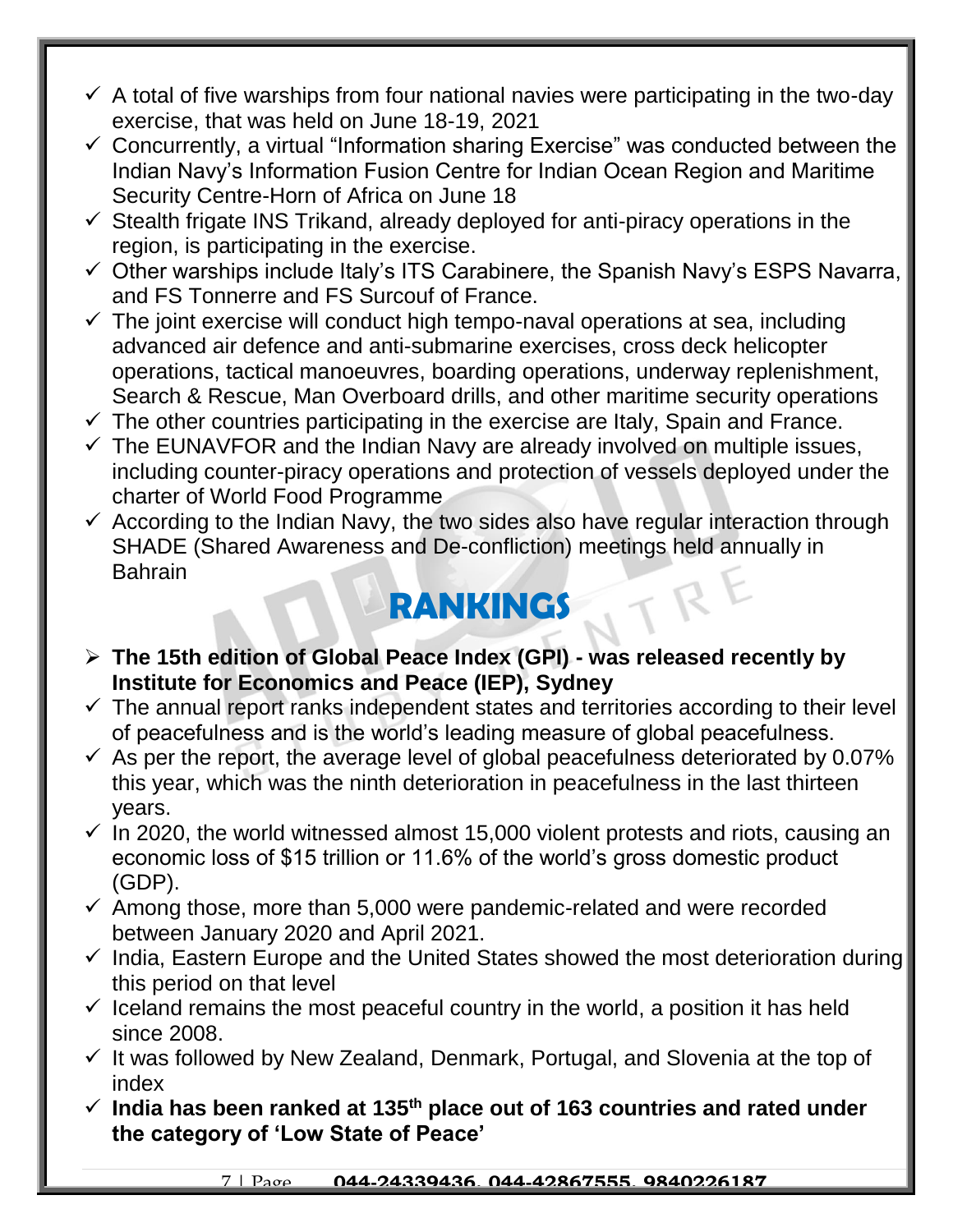- $\checkmark$  In the GPI 2020, India was ranked at 139<sup>th</sup> place, indicating a jump of 4 places at this year's rankings
- $\checkmark$  Among its neighbours, Bangladesh was ranked at 91<sup>st</sup> place, Srilanka at 95<sup>th</sup> place, while Pakistan is placed at 150<sup>th</sup> place.
- $\checkmark$  Afghanistan is the least peaceful country in the world for the fourth consecutive year, followed by Yemen, Syria, South Sudan, and Iraq
- $\checkmark$  Eight of the ten most peaceful countries are from the European continent
- $\checkmark$  In terms of region, Europe emerged as the most peaceful region in the world, while the Middle East and North Africa featured as the least peaceful region
- $\checkmark$  The index ranks countries based on 23 indicators across 3 main topics societal safety and security, ongoing domestic and international conflict and the degree of militarisation
- **India – was ranked at the 43rd spot among 64 countries in the World Competitiveness Index, released recently by the Institute for Management Development (IMD).**
- $\checkmark$  The country has maintained the same rank for the past three years
- $\checkmark$  The rankings were led by Switzerland and followed by Sweden, Denmark, Netherlands and Singapore
- $\checkmark$  The UAE and the USA remain in their same spots as last year (9th and 10th, respectively).
- $\checkmark$  Taiwan was ranked at 8<sup>th</sup> position, reaching the top-10 for the first time in 33 years.
- $\checkmark$  The top-performing Asian economies include Singapore (fifth), Hong Kong (seventh), Taiwan (eighth) and China (16th).
- $\checkmark$  The index ranks countries based on the prosperity of its people, by measuring economic well-being through related data and survey responses
- $\checkmark$  The rankings are based on four indicators economic performance, government efficiency, business efficiency, and infrastructure.
- $\checkmark$  Among the BRICS nations, India is ranked second after China (16), followed by Russia (45th), Brazil (57th) and South Africa (62th)

#### **INTERNATIONAL DAY**

**World Sickle Cell Awareness Day – June 19**

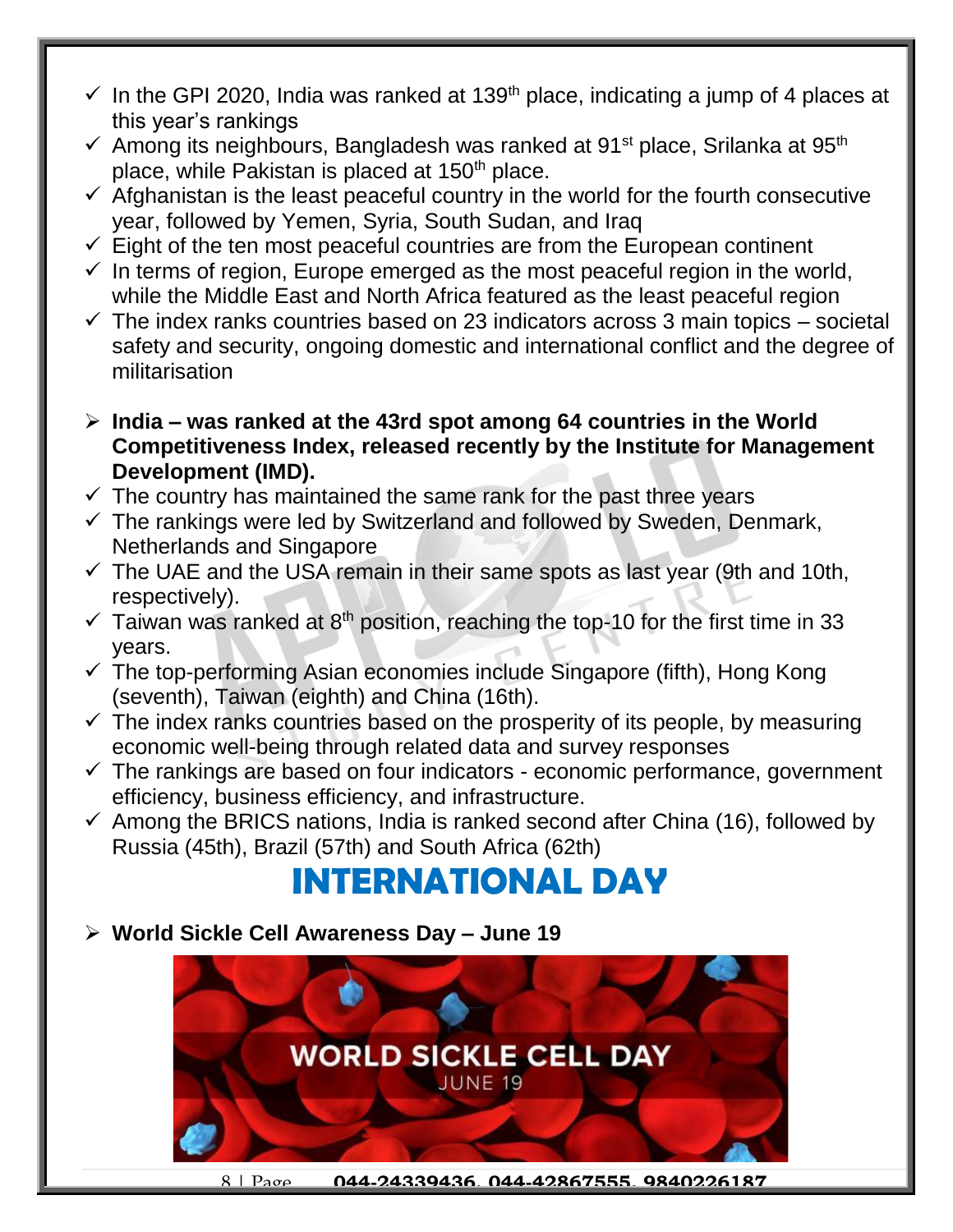- $\checkmark$  The day aims to raise awareness about the Sickle Cell disease
- $\checkmark$  The United Nations General Assembly adopted a resolution to recognise sickle cell disease as a public health problem on December 22, 2008.
- $\checkmark$  The UNGA also recognised Sickle disease as one of the first genetic diseases.
- $\checkmark$  SCD is an inherited genetic red blood cell disorder, which affects the molecule in red blood cells and haemoglobin
- $\checkmark$  Sickle cell disease causes patients to have sickle-shaped red blood cells that can stick together and block blood flow and oxygen from reaching all parts of the body.
- $\checkmark$  It is prevalent predominantly amongst many tribal population groups in India, especially in Jharkhand, Madhya Pradesh, Maharashtra, Chhattisgarh, western Odisha, eastern Gujarat and Nilgiri Hills of north Tamil Nadu & Kerala.
- $\checkmark$  There's no cure for most people with the disease, but treatments can relieve pain and help prevent complications.
- $\checkmark$  Minister of Tribal Affairs, Arjun Munda inaugurated the second national Sickle Cell Conclave on the occasion of World Sickle Cell Awareness Day on June 19.
- $\checkmark$  This conclave is being organised by Ministry of Tribal Affairs in association with Federation of Indian Chambers of Commerce & Industry (FICCI), Apollo Hospitals, Novartis, Piramal Foundation etc.

### **'FLYING SIKH' MILKHA SINGH - TIMELINE**

- **Ace sprinter 'Flying Sikh' Milkha Singh – passed away at age 91 on June 18 at Chandigarh's PGIMER hospital due to covid complications**
- $\checkmark$  The title 'Flying Sikh' was bestowed on Milkha Singh by Pakistan in 1960
- $\checkmark$  In 1960 after the 0.1 seconds heartbreak at the Rome Olympics, Milkha was invited to take part in the 200m event at an International Athletic competition in Lahore, Pakistan
- $\checkmark$  Milkha won the race comfortably, defeating Abdul Khalig of Pakistan
- $\checkmark$  The felicitation ceremony was headed by Pakistan's president Gen Ayub Khan



- $\checkmark$  The iconic picture shown above portrays Milkha Singh (second from left) narrowly beaten to fourth place by South Africa's Malcolm Spence (Bib No 109) in the 400m final at the Rome Olympics on Sept 6, 1960.
- $\checkmark$  In the one of the strongest and most open fields in 400m history, Otis Davis of the US was declared the winner